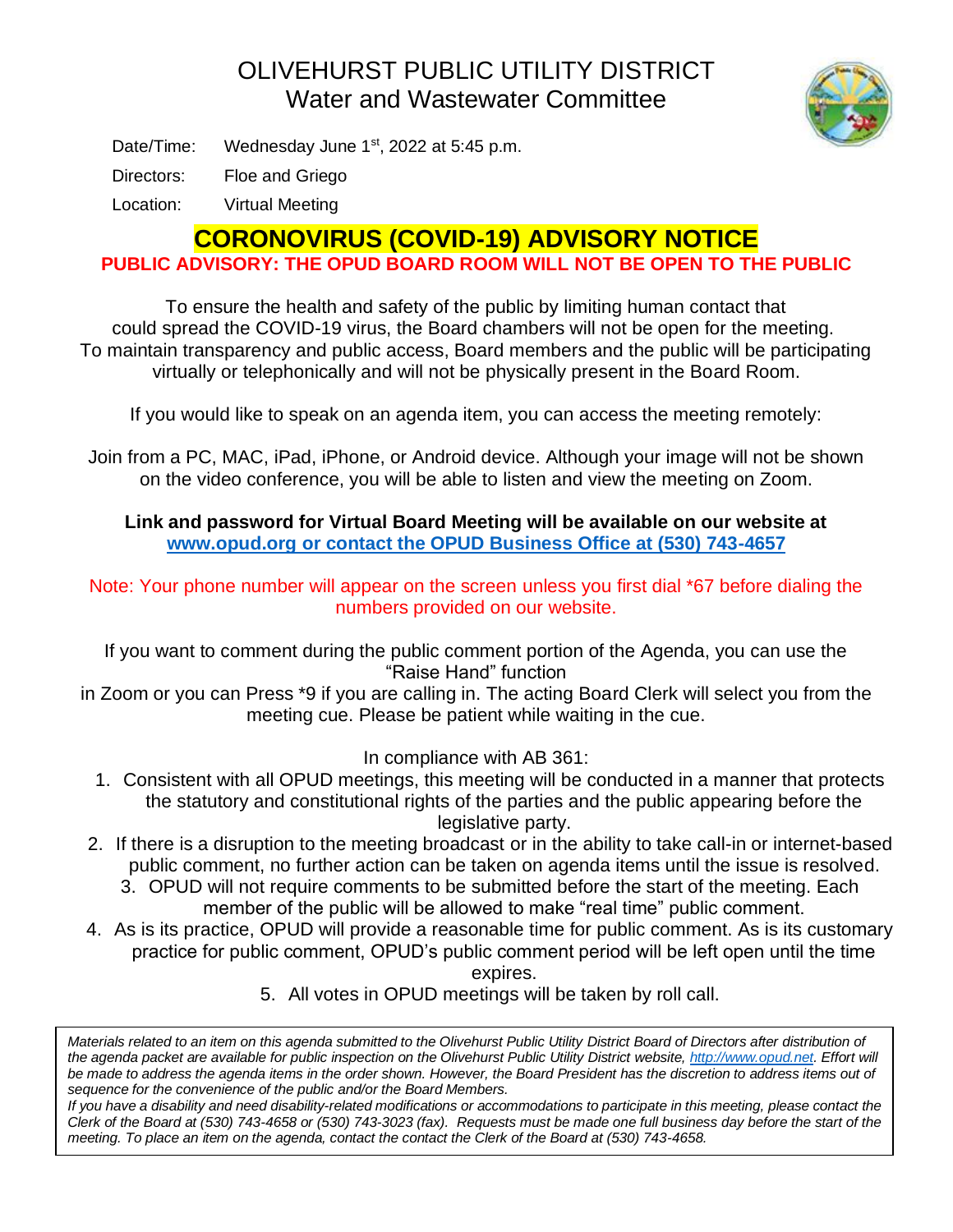The following items are scheduled for discussion:

1) Discuss policies and practices OPUD could adopt to help mitigate the costs of constructing affordable housing (Strategic Plan 1.0).

John Tillotson, General Manager, stated that he is still working with the group on the Ross Ranch apartment complex that will be going in. He stated that they are working on annexing into CFD 2005-2.

- a) Forwarded item(s): None
	- i) Staff Direction: None
	- ii) Staff Report Requested: None
- 2) Receive update on annexation and progress of infrastructure projects in the Industrial, Sports and Entertainment Zone for water, sewer and parks (Strategic Plan 1.0).

John Tillotson, General Manager, stated that work is being done with consultants to get a grant for the sewer portion of the project. He said that there is a meeting coming where they will go over the EPS report.

- a) Forwarded item(s): None
	- i) Staff Direction: None
	- ii) Staff Report Requested: None
- 3) Discuss Proposition 218 process.

John Tillotson, General Manager, stated that the report and notices have been sent out to customers. They should be receiving them in the mail shortly.

- a) Forwarded item(s): None
	- i) Staff Direction: None
	- ii) Staff Report Requested: None
- 4) Discuss the lift station smell at River Oaks and Zanes in Plumas Lake.

Swarnjit Boyal, Public Works Engineer, stated that the trial system will be installed soon. He also stated that an application is being submitted for a grant that will allow for an overhaul of this station and possible rerouting of the lift station.

- a) Forwarded item(s): Bring update to Board.
	- i) Staff Direction: None
	- ii) Staff Report Requested: Staff Report to be completed for Board meeting.
- 5) Discuss water saving regulations.

John Tillotson, General Manager, stated that Governor Newsome has instructed all urban water suppliers to enact phase two of their drought procedures. This requires a 20% reduction in usage by the  $10<sup>th</sup>$  of June.

- a) Forwarded item(s): Bring to Board for further discussion.
	- i) Staff Direction: None
	- ii) Staff Report Requested: Staff Report to be completed for Board meeting.
- 6) Discuss virtual and in-person meetings.

Bri Anne Ritchie, Board Clerk, stated that Governor Newsome has yet to rescind his current executive orders regarding COVID-19 and as such we can continue to meet virtually until we hear otherwise. The Governor is to decide whether he will extent the modifications to the Brown Act which allow for virtual meetings in June.